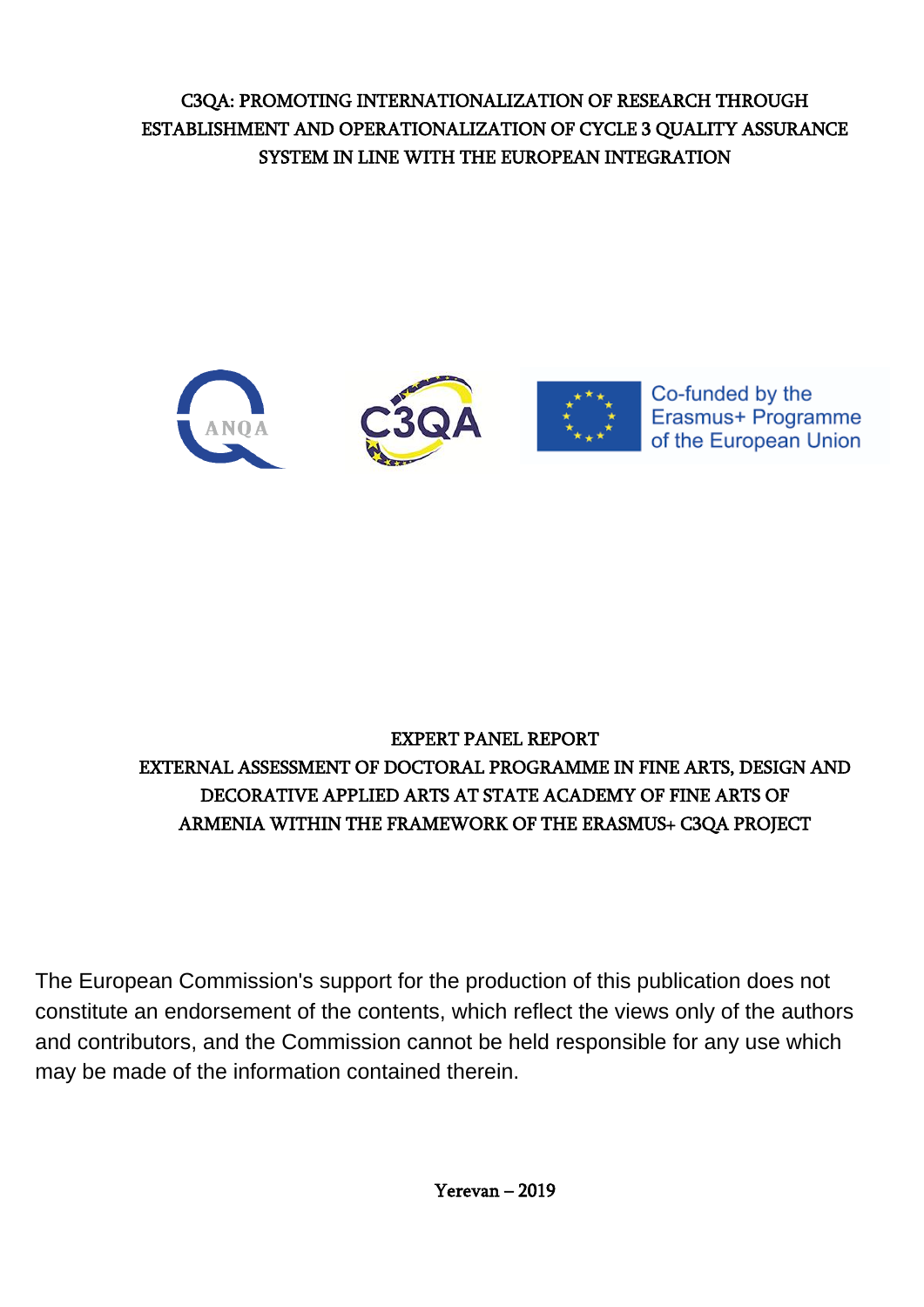### <span id="page-1-0"></span>INTRODUCTION

The external assessment of the Doctoral Programme in Fine Arts, Design and Decorative Applied Arts at State Academy of Fine Arts of Armenia (SAFAA) was executed within the framework of the Erasmus+ C3QA project: Promoting Internationalization of Research through Establishment and Operationalization of Cycle 3 Quality Assurance System in Line with the European Integration. The external assessment was organized and coordinated by the National Centre for Professional Education Quality Assurance Foundation (ANQA), Armenia. The evaluation was carried out by an expert panel consisted of three international experts and one local doctoral student:

- 1. Maciej Zdanowicz (Uniwersytet Jana Kochanowskiego w Kielcach, chair of the panel)
- 2. Galina Seitmagzimova (Auezov South Kazakhstan State University, expert)
- 3. Amarzaya Amartuvshin (National University of Mongolia, expert)
- 4. Meri Arzumanyan (Yereva State University, student expert)

The composition of the expert panel was agreed with the SAFAA representatives.

The process of external assessment was observed by Adilgazinov Gaynelgazy from the Independent Agency for Quality Assurance in Education, Kazakhstan. The translation of the process was provided by Diana Sisakyan.

The process was coordinated by Lilit Pipoyan from the ANQA.

All the members of the expert panel as well as the observer, translator and coordinator signed the commitment on confidentiality.

This external assessment aimed to pilot the new doctoral program and developed quality assurance (QA) criteria and standards for doctoral education.

The timetable of the activities was prepared by the ANQA coordinator, agreed with the SAFAA, international partners and the grant holder. The Academy has implemented an internal self-assessment of the program the report on which was submitted to the ANQA. The members of the expert panel conducted the desk review based on the self-assessment report, doctoral program and attached documents provided by the Academy.

The preliminary site visit agenda was drafted by the ANQA coordinator and was circulated among the members of the expert panel for the feedback. The intended meetings with all the target groups, close meetings, documents and resource review were foreseen in the agenda.

The agenda of the expert panel site visit was discussed and agreed with the SAFAA representatives. Discussions were held and mutual decisions were reached referring to the organizational and technical questions of the site visit. Questions related to the conduct and the norms of ethics of meeting participants were also touched upon. The room prepared for focus group meetings were also discussed, the issues related to the equipment and facilities were clarified.

The preliminary meeting of the expert panel took place on April 29, 2019 at the ANQA premises. During the close panel meeting the expert panel agreed upon the framework of assessment, strong and weak points of the Academy, issues to be discussed with the target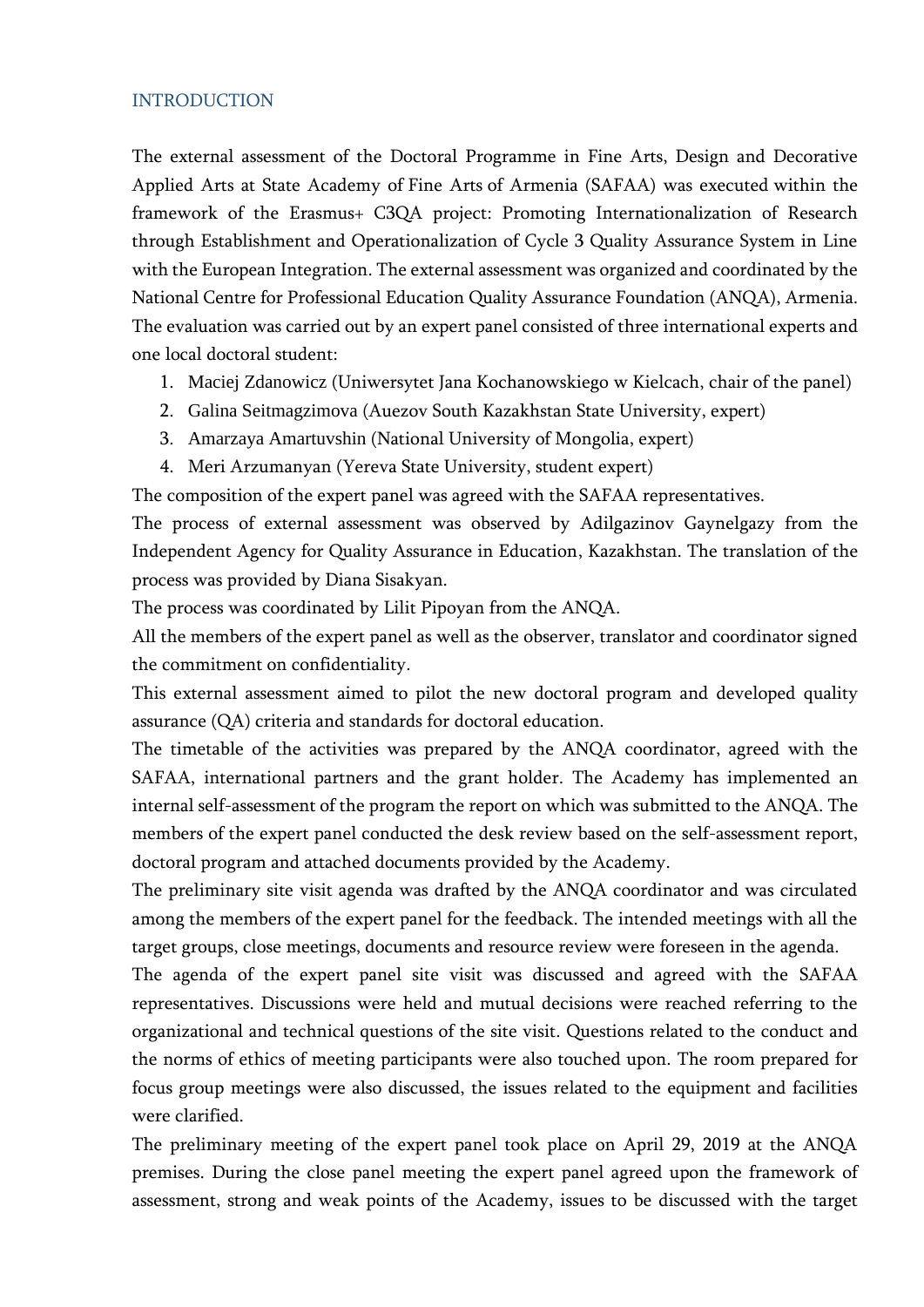groups as well as clarified further steps. The site visit of the expert panel was conducted on April 30, 2019. According to the agenda<sup>1</sup> the site visit was launched with the meeting with the Vice-Rector for Scientific Affairs of the Academy. During the site visit the expert panel conducted focus group meetings (participants of the focus group meetings were selected beforehand), resource observation and document review (the list of the documents to be observed by the expert panel was submitted to the Academy a week prior to the site visit). The site visit was summarized by outlining feedback of the panel to the HEI leadership.

The expert panel has conducted preliminary evaluation according to the self-assessment report of the SAFAA, the documents attached to it and the observations during the site visit. The Chair of the panel drafted the preliminary report which was circulated among the members of the expert panel. The report has been finalized by the Chair of the panel based on the feedback of the experts. The final report agreed upon with the panel members and the ANQA coordinator. The report was handed over to the Academy on 30.05.2019.

This report is the result of the external assessment. It comprises findings and considerations according to quality assessment criteria as well as recommendations for improvements.

**.** 

<sup>1</sup> Appendix 1: Site visit agenda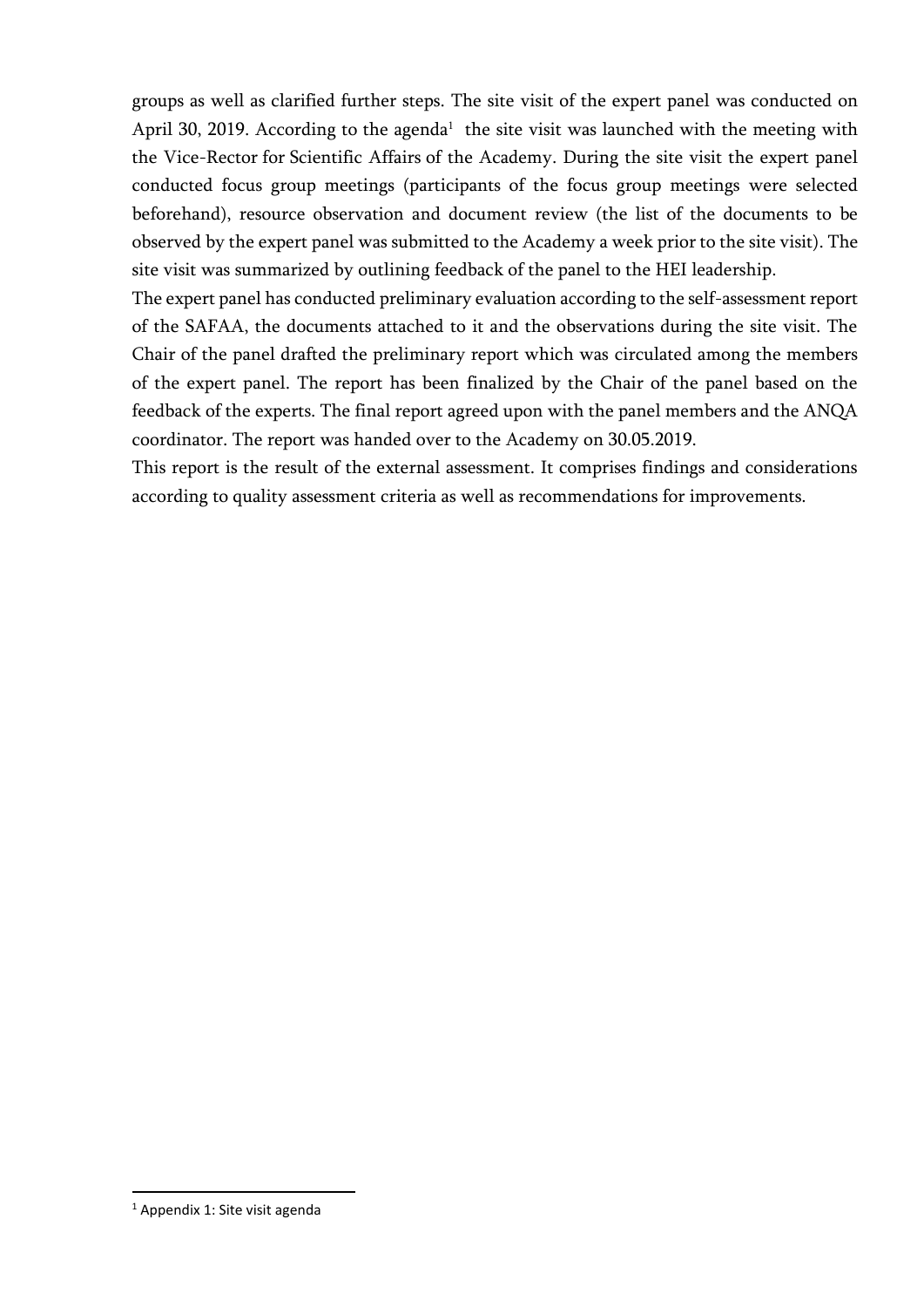## Contents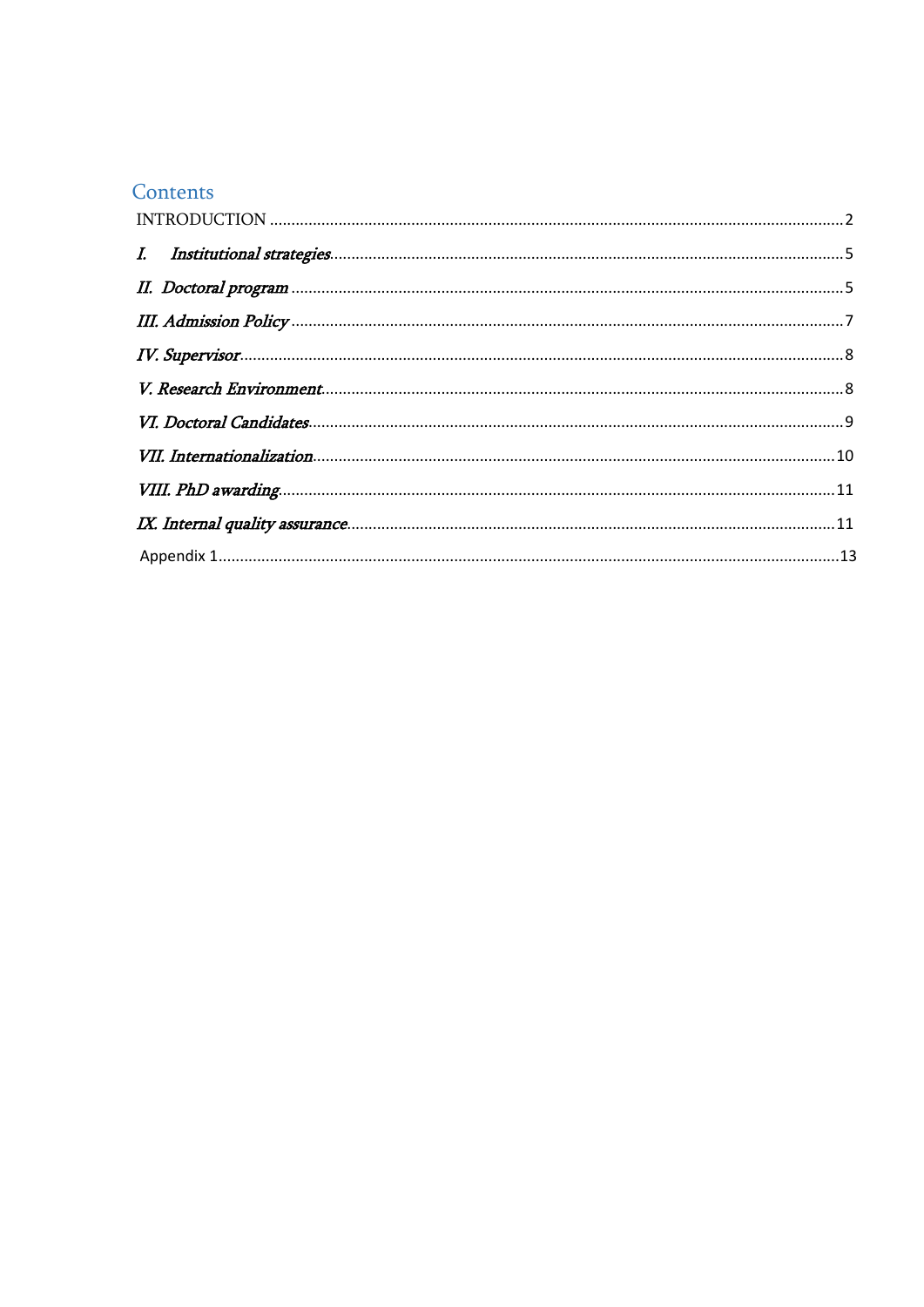## <span id="page-4-0"></span>I. Institutional strategies

### Findings and considerations:

SAFAA Strategic plan for 2017-2021 pays great attention to research development, provision of current and competitive academic programs and internationalization; it also considers improvement of governing and quality assurance systems. Realistic goals for high performance are set in the Plan.

SAFAA has developed Research Strategy for 2019-2022 in the directions of art research development and provision of academic environment for a researcher. Research strategy is in alignment with mission and goals of the Academy. It defines research priorities, namely practical-applied research and scientific-theoretical research for different research area. As it was revealed, the doctoral program is mainly designed for doctoral candidates training in the area of Art Theory and History. The second direction of practical-applied research is not yet properly introduced in the Program.

The Research Center coordinates the research area. Formal mechanisms and procedures for assessment of improvements and effectiveness in this area are stated in Quality Assurance Handbook.

The Strategic plan states establishment of electronic database and electronic governing system to the second half of 2018 but it was not operating at the time of the site visit.

### Recommendations:

1. The Academy should accelerate the implementation of e-government system to provide supporting services to doctoral candidates.

## <span id="page-4-1"></span>II. Doctoral program

### Findings and considerations:

SAFAA has a doctoral program in the field of history and theory of art since 2017, as a result of EU TEMPUS "VERITAS" project. Doctoral program is elaborated according to the National Qualifications Framework of Armenia, as well as principles of Bologna Process and Salzburg principles. Current doctoral program is preparing future scientists to individual independent research activity and didactic work at the higher levels of education.

The Program includes several obligatory and optional lectures and classes connected with history and theory of art, developing research and teaching skills, communication in foreign languages. Each course specifies ECTS points, number of teaching hours. The elements of approval of the thesis topic, research work, preparations of the thesis, thesis defense are involved in the Program curriculum but there is a lack of information on pedagogic internship. The new program developed by the SAFAA will start functioning in the beginning of new academic year in October of 2019. Conception of curriculum includes new direction, which is new element of Armenian's system of scientific titles – Fine Arts, Applied Art and Design.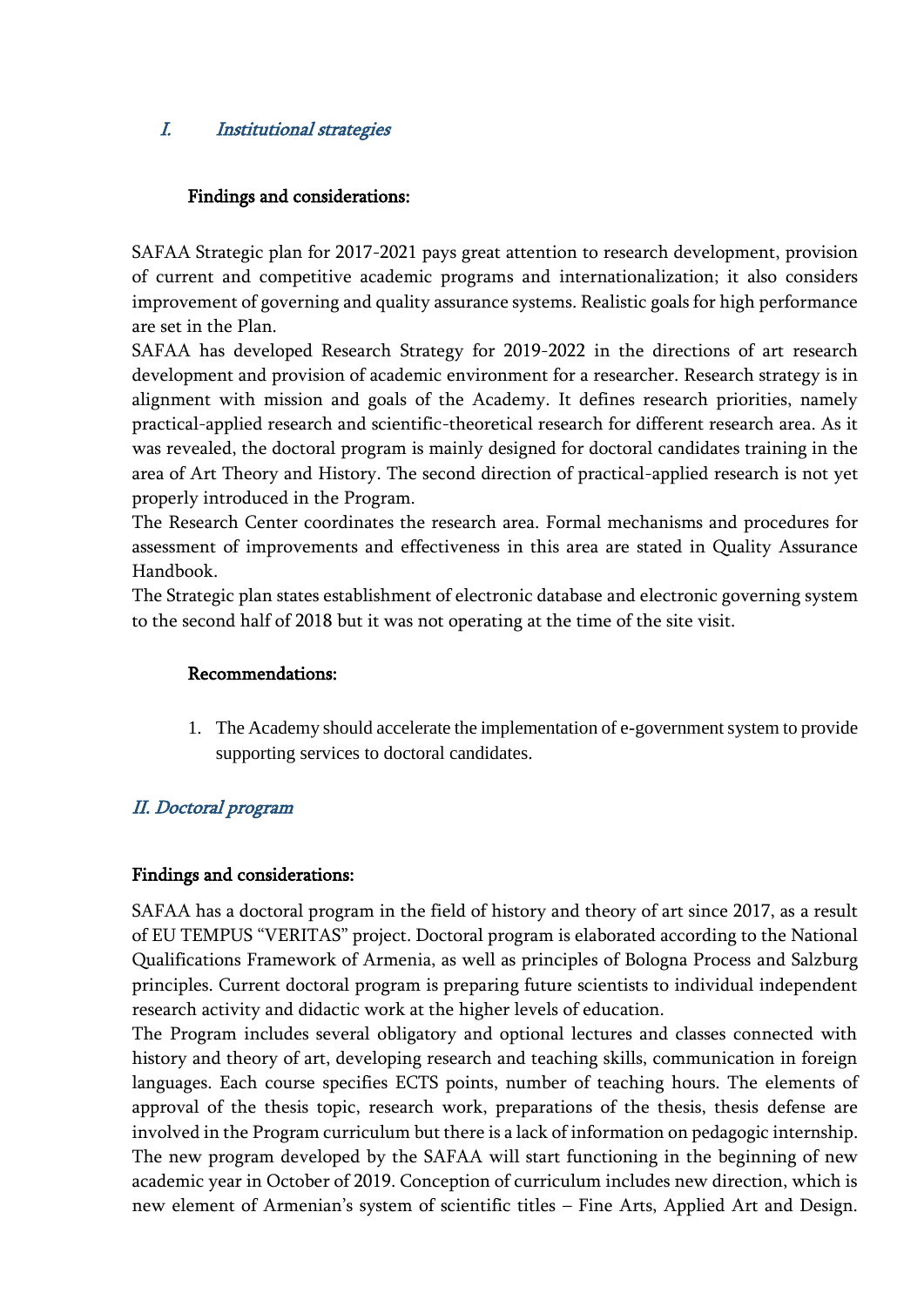Conception is still in progress, as mentioned during the expert panel visit to the HEI- related to the comments and requirements of National Qualifications Framework of Armenia, as well as principles of Bologna Process and Salzburg principles. Unfortunately, during a site visit at the HEI, the experts couldn't get details about that. There were no official documents of the new program which contain curriculum, new requirements for practical doctoral thesis (in the field of fine arts, design, applied arts). Short description of the program contains only vague definitions of a major directions of studies, research areas, learning outcomes – only six outcomes for each field without classification into knowledge, skills and social competencies. The expert panel couldn't meet with the academic staff who represent artistic disciplines to discuss about the new program, curriculum, doctoral thesis in fine art, applied arts and design. According to the Strategic Plan the Academy plans to ensure interrelation between research and teaching by means of development of a research component in the academic programs. The presented doctoral curriculum shows low research component percentage and big number of disciplines studied in 2-4 semesters. The expert panel considers that some of the basic disciplines can be studied within the Master program. Moreover, the self-assessment report describes that the first semester includes development of an individual research plan of a doctoral student and research topic and structure, there is no any classes in this semester. It would be more effective to learn some of discipline in the first semester, related to the student work planned, for example "Research theory", which is suitable here as directly related to the process of research design.

#### Recommendations:

- 1. SAFAA should complete the Program especially for the new directions in the field of artistic practice. It should contain:
	- wider list of learning outcomes, classified into groups such as: outcomes in the field of knowledge, outcomes in the field of skills, outcomes in the field of social competences,
	- description of the content for each subject according to the learning outcomes,
	- curriculum of doctoral program with wider offer of obligatory, elective artistic and design studios, as well as supplementary lectures and theoretical classes helpful in research, classes which develop communication in foreign languages (English), pedagogical skills and social competences, which are necessary in art education in higher levels,
	- requirements of the doctoral thesis in the field of fine arts, applied arts, design (structure of thesis, proportions between theoretical, research part and practical part).
- 2. Content of each subjects, modules of curriculum should be based on the latest research results, literature of subjects (among others critical methodologies of humanistic research, neuro-history of art), according to the current tendencies, movements in the art, design and art theory (reference to the Salzburg Principles). This recommendation should be implemented among others by the process of internationalization, scientific and didactic exchange, as well as organization of several international conferences, art projects like art camps, summer academies, workshops, expositions etc.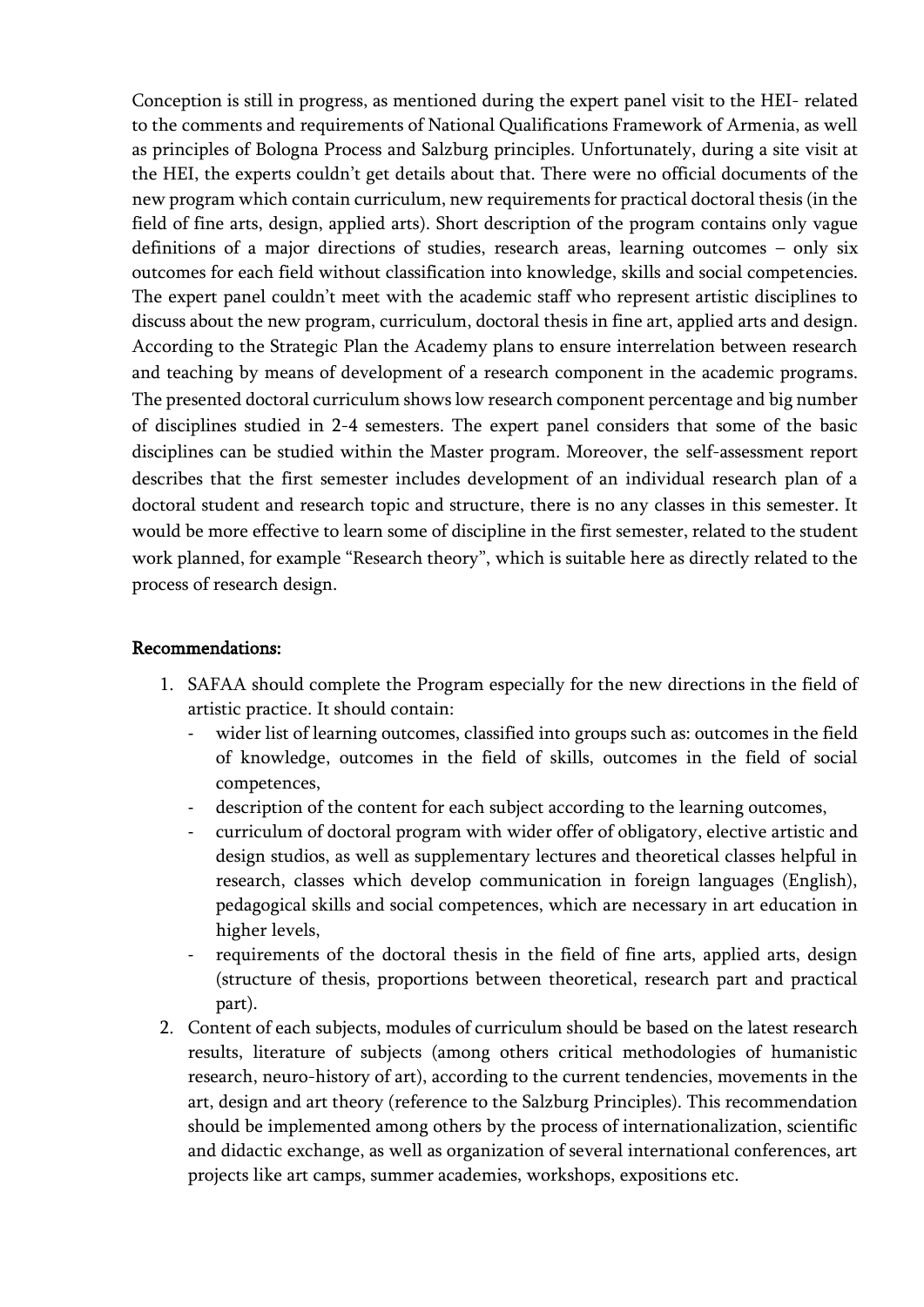- 3. Curriculum should contain offer of elective studies which develop students' creativity, artistic researching in contemporary medias, in the context of intermedia, multimedia, transmedia tendencies, current post media tendencies in art, striving for interdisciplinary creative activity.
- 4. The Academy should ensure the interrelation between research and teaching by expanding the research component in the curriculum of the Doctoral program.
- 5. SAFAA should change the structure of the Program curriculum in the relation to the research activity of doctoral candidates and their preparations of doctoral thesis. First year of studies should give doctoral candidates an opportunity to define the subject of their research and get prepared to do a research by several courses connected with methods and methodologies of researching.
- 6. SAFAA should consider the role of other obligatory and elected theoretical lectures/classes and decide on their role as subjects (subjects in core discipline areas and subjects in transferable skills)

## <span id="page-6-0"></span>III. Admission Policy

### Findings and considerations:

SAFAA developed the regulation on the admission for the doctoral studies ("SAFAA Procedure for Postgraduate Admission".) The admission procedure seems to be transparent (experts couldn't read the regulation carefully as the document was available only in Armenian).

SAFAA publishes the information related to the admission on its official website.

The Academy has a sound plan for future analysis of the effectiveness of applicant's assessment system.

SAFAA isn't yet prepared for the applicants from abroad (there is no special requirements for them).

### Recommendations:

- 1. Selection criteria for doctoral studies in the field of history and theory of art and practice in fine arts, design and applied arts should be different and carefully described (assessment of the rank of scientific / artistic achievements of the candidate: e.g. international achievements counted from the moment of graduation).
- 2. SAFAA should develop regulations for admissions of foreign applicants, especially define requirements considering the diversity of the worldwide system of higher education and of higher education system in Armenia ( graduates of different types of universities and majors, also majors on the border between visual arts and other artistic disciples, or even on the border between art and science like advertising, digital media and others), as well as specify the level of language proficiency which will allow to study and prepare for the doctoral thesis.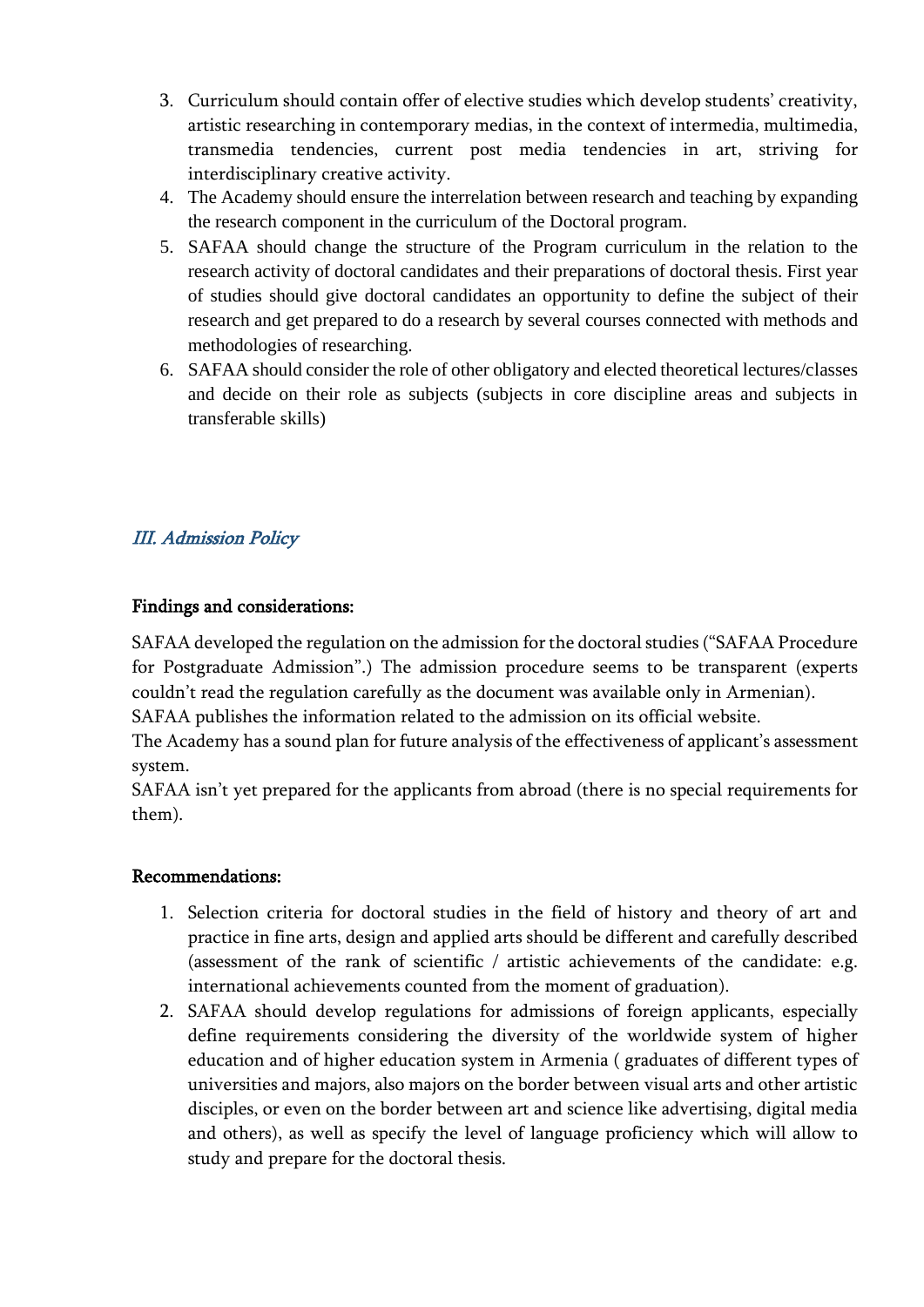### <span id="page-7-0"></span>IV. Supervisor

### Findings and considerations:

The Academy has clearly stated responsibilities and workload for the supervisors. The responsibilities between a supervisor, a doctoral candidate and the Academy are defined in the tripartite contract (the agreement is not yet actual, it will be introduced from the next academic year). Each supervisor can have maximum 5 doctoral candidates. The Academy has 3 professors who are able to supervise.

The supervisors are well motivated by themselves, their individual priorities and their sense of mission as a tutor.

According to the strategy of the Academy it has a mechanisms of motivation for supervisors to be involved in active researching and be part of the relevant scientific networks but there were no records such as training, research activates, etc. organized by the Academy for this purpose. Besides, there was no stated financial support by the Academy for this purpose. The supervisors were not involved in any local or international research project with doctoral candidates which could provide financial support for a candidates' research.

The mechanisms for the evaluation of the effectiveness of supervisors by doctoral candidates have been developed but are not yet applied by the Academy. The questions in the evaulation survey mainly consider the knowledge of a doctoral candidate on the responsibilities of a supervisor, working environment between two of them, expectations from the supervisors, sharing the materials, etc. These parameters are important for improving the effectiveness of supervision.

### Recommendations:

- 1. To have a well-established base to develop research environment the Academy should be a part of common research projects (local and international). In that sense, the Academy should provide support for the supervisors such as trainings in finding and appling to grant projects. This will be beneficial not only for supervisors but for doctoral candidates' research and for the institution overall.
- 2. It is important to publish the results of research done by supervisors in international journals with impact factor which will provide an opportunity to attract possible applicants and external research opportunities as well as to collaborate and develop abilities as a supervisor.
- 3. The Academy should provide opportunities for its supervisors to participate in international exchange programs.
- 4. The effectiveness of supervision should be analyzed, be available for the stakeholders and be improved.

### <span id="page-7-1"></span>V. Research Environment

#### Findings and considerations: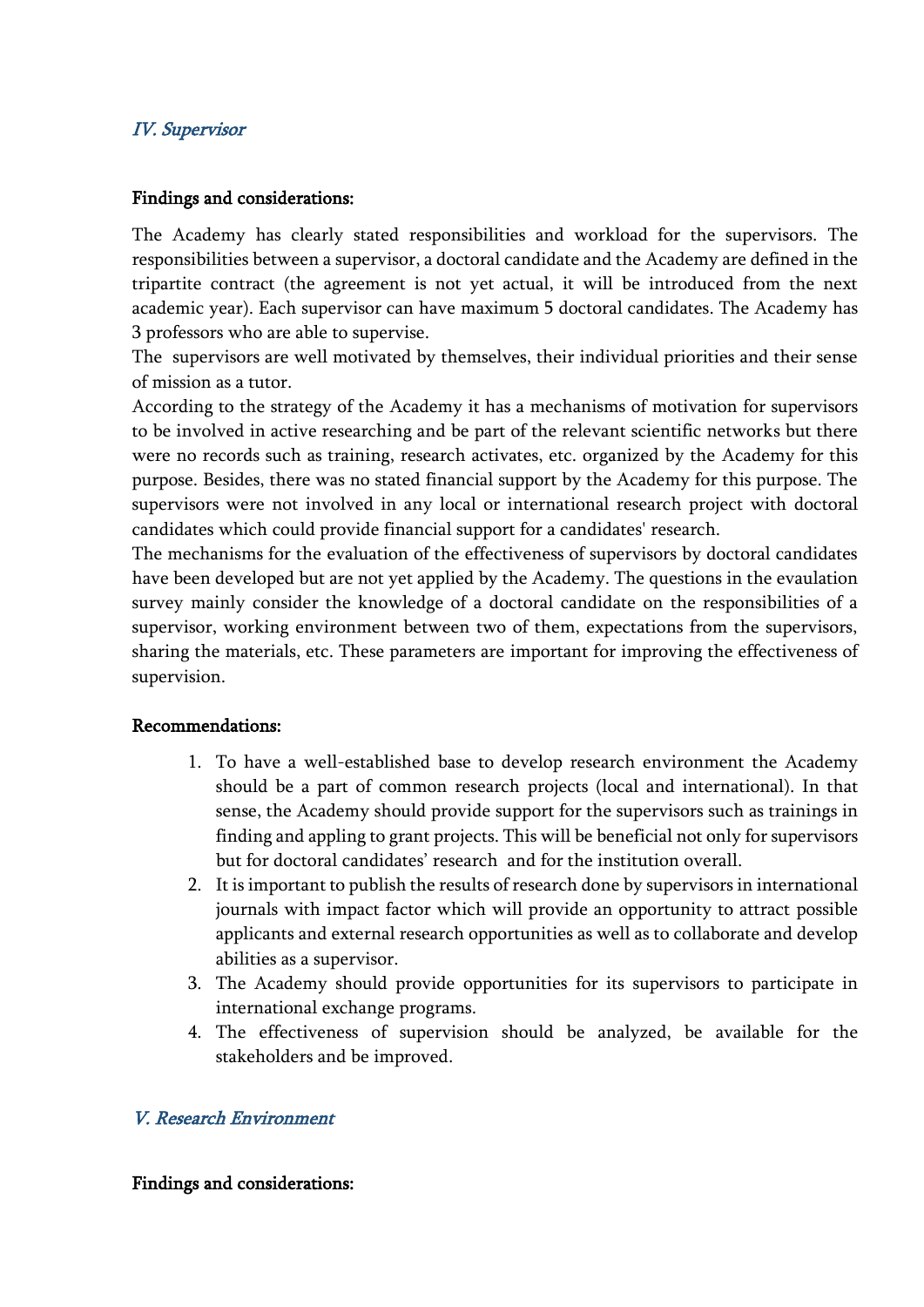SAFAA provides necessary human and minimum of material resources for the implementation of doctoral program goals and content. Academy established Research Center to support the scientific activities of the University and doctoral program. Academy provides access to the working areas, laboratories, libraries and other archives of the internal and external partners, opportunity and support to publish works in local and international reviewed scientific journals, support in participating in local and in international workshops and conferences. SAFAA has spaces equipped for the needs of art, design and exhibition studios for the presentation of doctoral theses. The laboratories provision of the Academy is improved annually, doctoral candidates have working places and tools for the research if needed. At the same time most of doctoral candidates are studying in the field of Art Theory and History, that is why there is no need to provide them with the material research tools. In addition, distance learning at 3rd cycle proves that doctoral candidates can carry out their research in remote mode and use only information resources. The good practice is observed that doctoral candidates have access to research works in other scientific institutions, museums and libraries and can participate in exhibitions at international and national levels. However, there is no evidence that teaching staff and doctoral candidates participate in programs of academic mobility.

SAFAA has modest collection of books in own library. There is a lack of the latest publishing from the field of art, design, applied arts, history and theory of art. SAFAA doesn't have access to the platforms of the best scientific e-journals from abroad. Overall, the research environment is not included into the internal quality assurance system. Electronic database of local scientific editions is available free for doctoral candidates in the Academy's library which mainly accounts textbooks and study guides edited in the 20th century (from 30th to 90th). There is no rare literature digitization in the library. At the same time there is no free access to international electronic databases like Thomson Reuters, Web of Science, Scopus at the Academy for doctoral candidates.

SAFAA monitors the scientific progress of the doctoral candidates by an annual individual report of candidates' scientific and artistic activity by cooperation with supervisor/supervisor team. Supervisors are responsible for the effective implementation of individual research plan, present an annual report on the candidates' research work. Supervisors are responsible for the effective implementation of doctoral candidates' individual research plans.

#### Recommendations:

1. SAFAA needs to provide doctoral candidates a free access to international electronic databases and local electronic information resources both at the Academy and remote access.

### <span id="page-8-0"></span>VI. Doctoral Candidates

#### Findings and considerations:

The institution has set mechanisms to provide high-quality relations between supervisors, doctoral candidates and the Academy which is stated in the tripartite agreement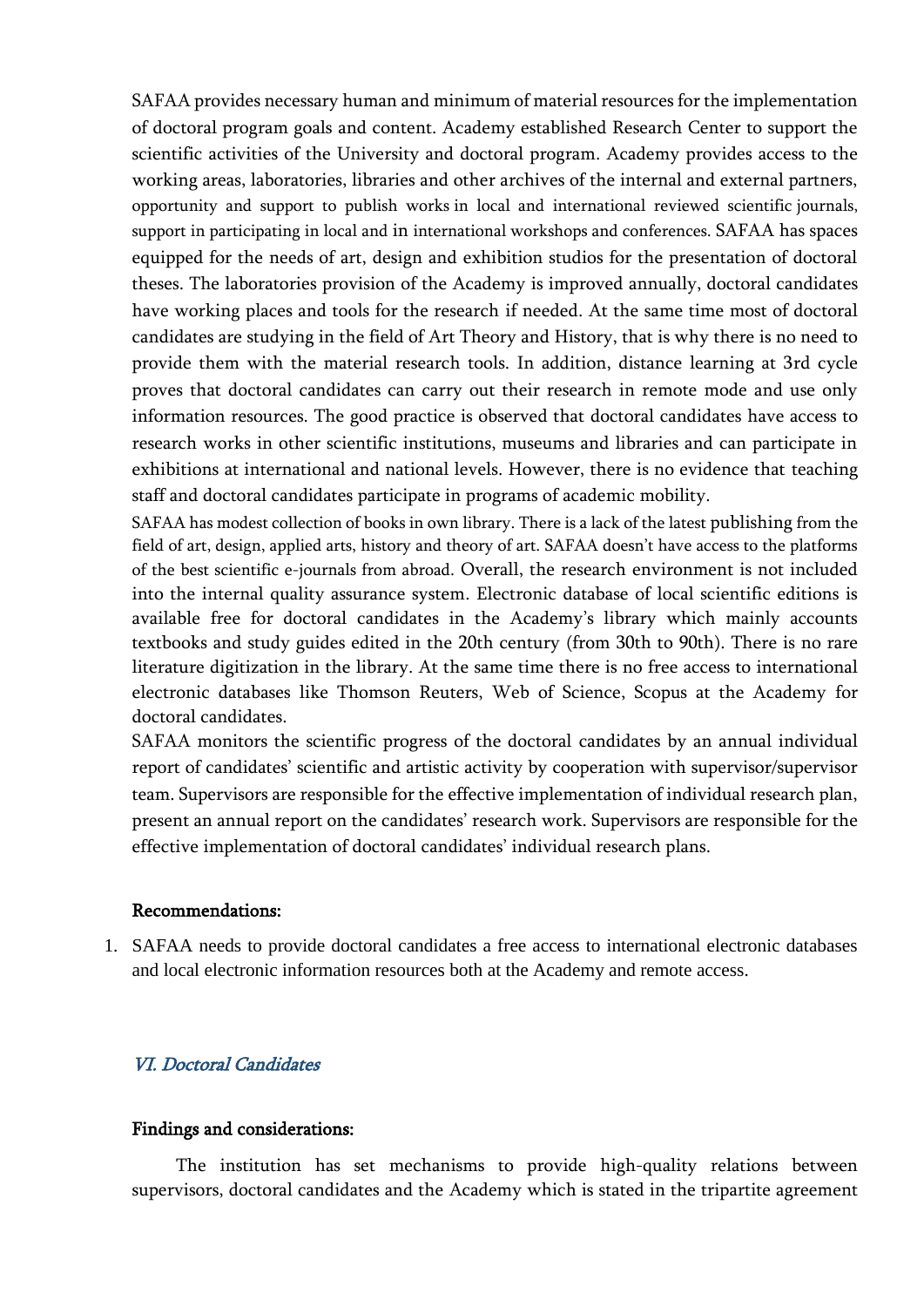(the agreement is not yet actual, it will be introduced from the next academic year). The main weak point is that there is no regulatory mechanism provided by the Academy in case of conflicts between a supervisor and a doctoral candidate.

The Academy supports doctoral candidates by providing a full information on the doctoral program. Nevertheless, during the site visit it was revealed that that some candidates didn't understand their responsibilities or how do they need to gain credits, etc., even though they signed a trilateral contract.

The relationship between the supervisors and the doctoral candidates were described friendly and the candidates can contact their supervisors anytime they need.

Doctoral candidates are not involved in the management processes at the Academy and do not participate in the decision-making procedures.

The interviewed doctoral candidates were participating in international conferences and have their own research projects.

### Recommendations:

- 1. The Academy should develop mechanism for doctoral candidates to realize their rights, especially their own role in shaping of the University's management processes. The Academy should consider the voice of doctoral candidates in the management and quality assurance processes to increase the effectiveness of doctoral education.
- 2. The mechanisms for the conflict management between supervisors and candidates should be developed by the HEI.

### <span id="page-9-0"></span>VII. Internationalization

### Findings and considerations:

SAFAA has a wide cooperation with local art institutions and is extending international collaboration through participating in various grant projects. In the recent years the Academy has participated in 8 international projects and has coordinated 2 Erasmus programs. In the area of doctoral education the SAFAA has participated in two international grant projects (EU TEMPUS "VERITAS" and EU ERASMUS+ "C3QA"). The Academy has established new cooperation with about 20 foreign universities since the last project ( 25 universities from Europe and Asia are listed on the Academy's website). Though there is no information about the scope and effectiveness of the signed agreements.

The participation of the SAFAA's students in international exchange programs is negligible. It is sure that SAFAA has not yet carried out mobility of doctoral candidates and supervisors as the mobility of doctoralstudents is a new phenomenon for the post-Soviet area. There is a plan to launch mobility activities for doctoral students with the start of realization of new doctoral program.

Problematic is that the financial resources for internationalization are not yet specified. The financial resources for supporting doctoral candidates and supervisors are not confirmed.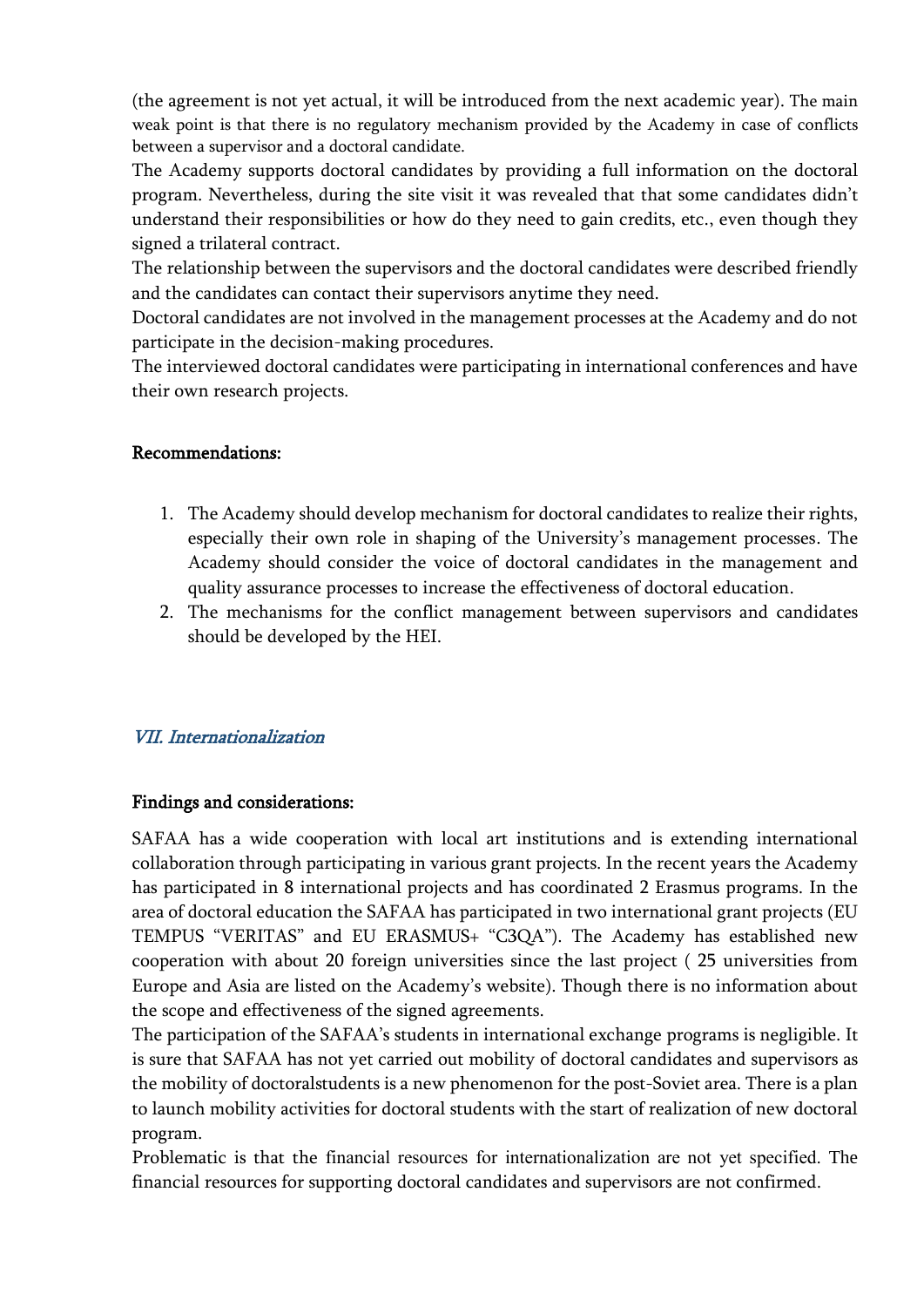The process of internationalization also hinders the fact that a minimal information is published in English on the website of the institution.

### Recommendations:

- 1. There is a need to change a low number of outgoing and incoming students and teaching staff through mobility by: promoting international activity of the SAFAA, exchange programs and possibilities to study at SAFAA or an abroad, establishing new cooperation with foreign universities (especially with universities offered doctoral studies in the field of fine arts, applied arts, design or history of art), art institutions, providing substantial information on doctoral program, social conditions, fees etc. in English on the Academy website to attract doctoral applicants to the Academy and positioning the doctoral program at the international level .
- 2. Academy needs to find relevant financial resources for supporting the mobility activities of doctoral candidates and teaching staff. It will help doctoral candidates to successfully defend a doctoral thesis and be recognized by the world scientific community.
- 3. SAFAA should be much more active in organization of scientific and artistic activities with international range with the involvement of doctoral candidates. Organizing conferences, seminars, group exhibitions, art projects even at the Academy's galleries, lecture halls will give an opportunity to doctoral candidates to evaluate their achievements, will contribute to find new contacts with foreign doctoral candidates, supervisors, scientific and artistic institutions. Thus will create positive atmosphere, great ground for future research, artistic and cultural activities, reinforcement of the all Academy.

### <span id="page-10-0"></span>VIII. PhD awarding

### Findings and considerations:

There is no specified mechanism for monitoring and assessment of the research results at the SAFAA. The Academy is planning to formulate a Specialized Council for this matter.

### Recommendations:

1. The Academy should develop mechanisms for monitoring and assessment of the research results in each of artistic and scientific fields. Such competences should be held by the Scientific Council (of each artistic and scientific discipline like fine arts, applied arts, design, history of art) composed of scientific employees with the academic title of professor who have scientific and artistic achievements in these disciplines.

### <span id="page-10-1"></span>IX. Internal quality assurance

### Findings and considerations:

SAFAA Quality assurance policy is defined by several documents: "Regulation on annual planning, monitoring, evaluation and improvement of the activities of SAFAA structural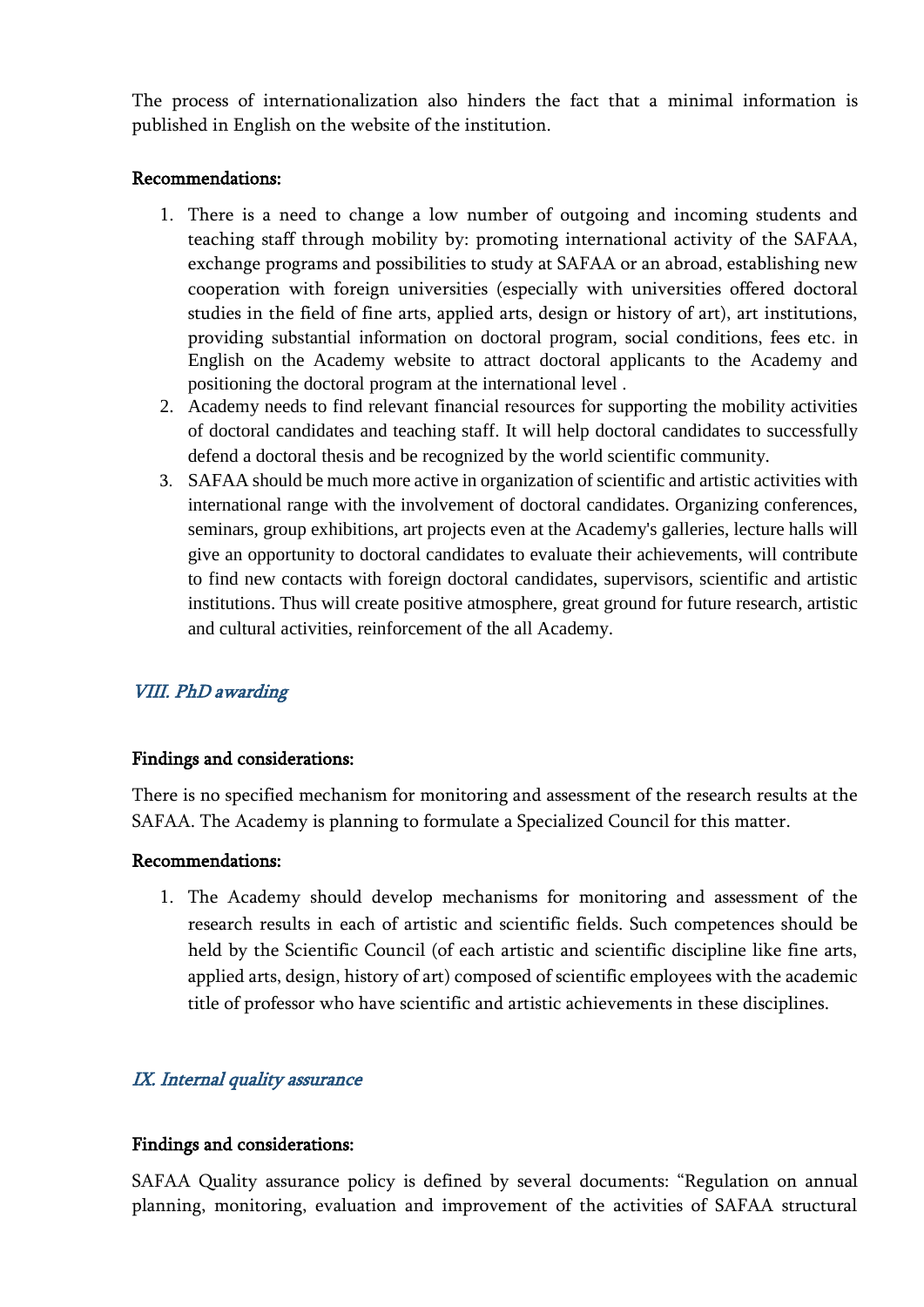units", "Quality assurance handbook for 3rd cycle" (developed in 2019), "Handbook on the development and revision of academic programs" etc.

Quality Assurance Handbook for 3rd cycle includes very brief information and does not disclose all the sides of quality assurance, for example, public information, international collaboration; it does not contain approved positions on quality assurance mechanisms in various areas. The assessment of effectiveness of various processes, the satisfaction of stakeholders, the effectiveness of cooperation with external stakeholders, especially their influence on the doctoral program and its realization are not yet considered by the SAFAA.

There is no evidence of C3QA project results within which the revision of the QA system should be already completed. The internal quality assurance system of doctoral education is still in the phase of development. Though the relevant documents and tools have been developed by the Academy but there are not yet applied .

### Recommendations:

- 1. A special commission should be composed to ensure the functionality of the quality assurance system for doctoral education. Members of this commission can be professors who work in the specific discipline in which doctoral studies are conducted.
- 2. QA processes should be implemented in all the phases of the 3rd Cycle.